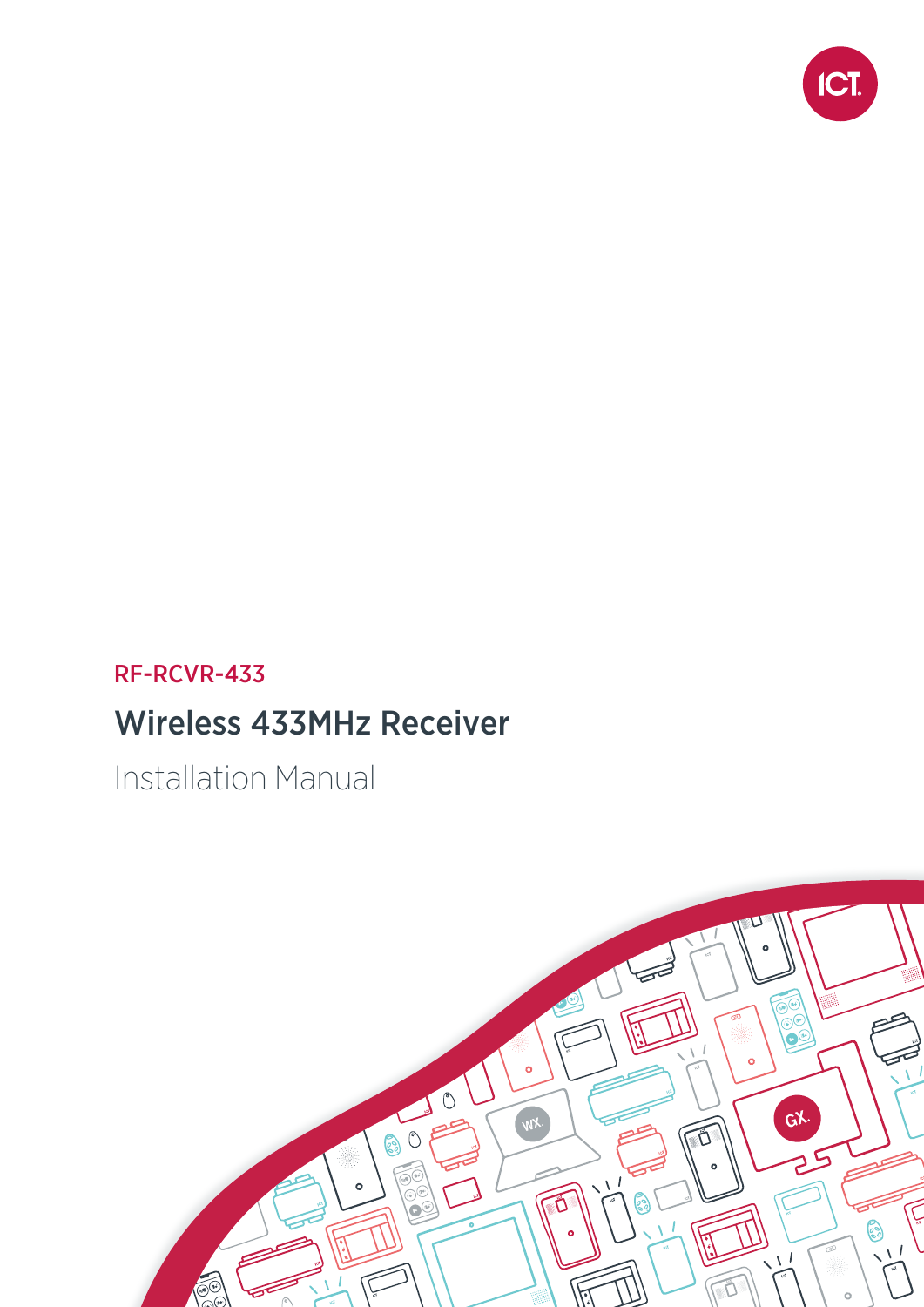The specifications and descriptions of products and services contained in this document were correct at the time of printing. Integrated Control Technology Limited reserves the right to change specifications or withdraw products without notice. No part of this document may be reproduced, photocopied, or transmitted in any form or by any means (electronic or mechanical), for any purpose, without the express written permission of Integrated Control Technology Limited. Designed and manufactured by Integrated Control Technology Limited, Protege® and the Protege® Logo are registered trademarks of Integrated Control Technology Limited. All other brand or product names are trademarks or registered trademarks of their respective holders.

Copyright © Integrated Control Technology Limited 2003-2022. All rights reserved.

Last Published: 30-May-22 08:56 AM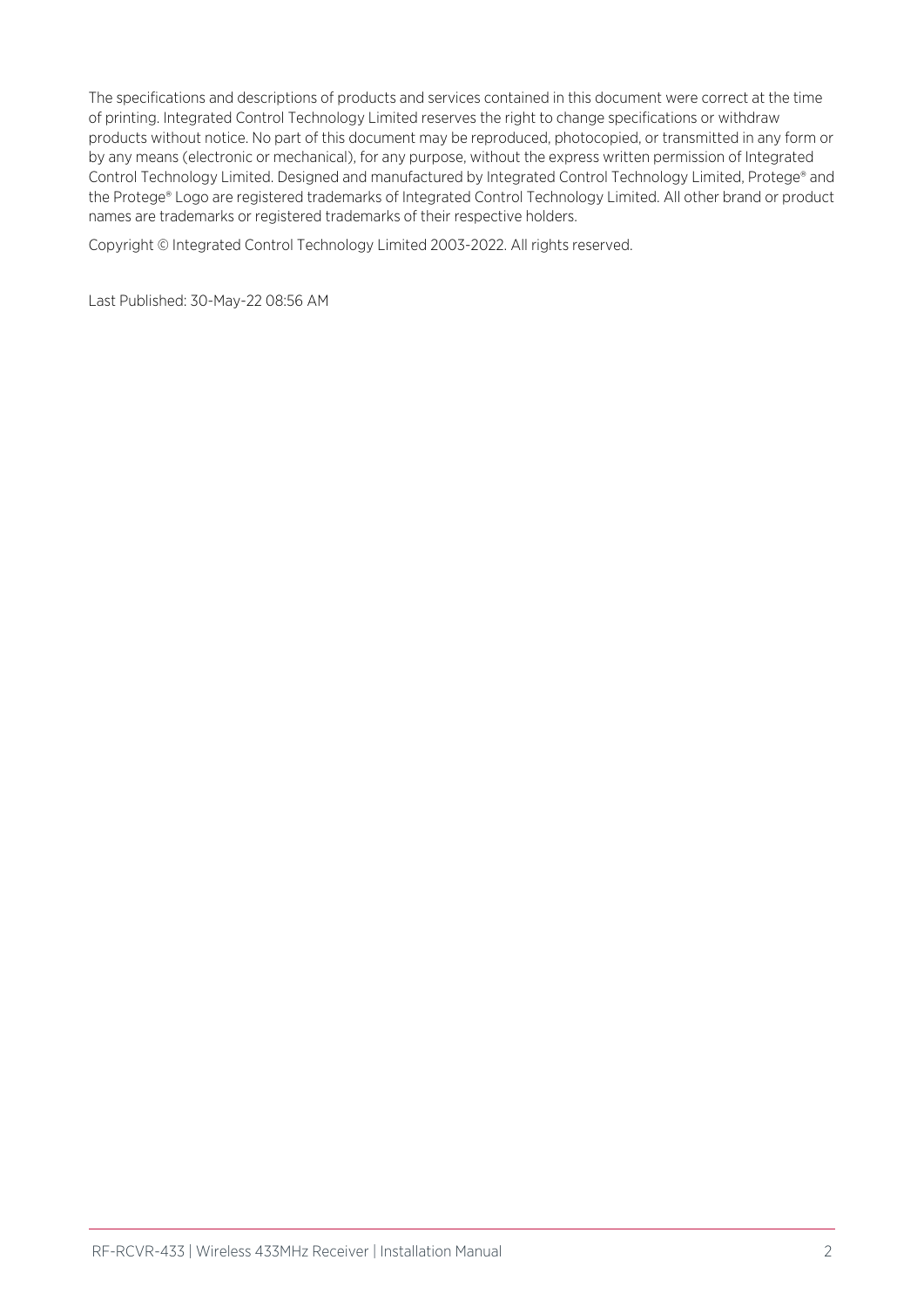## **Contents**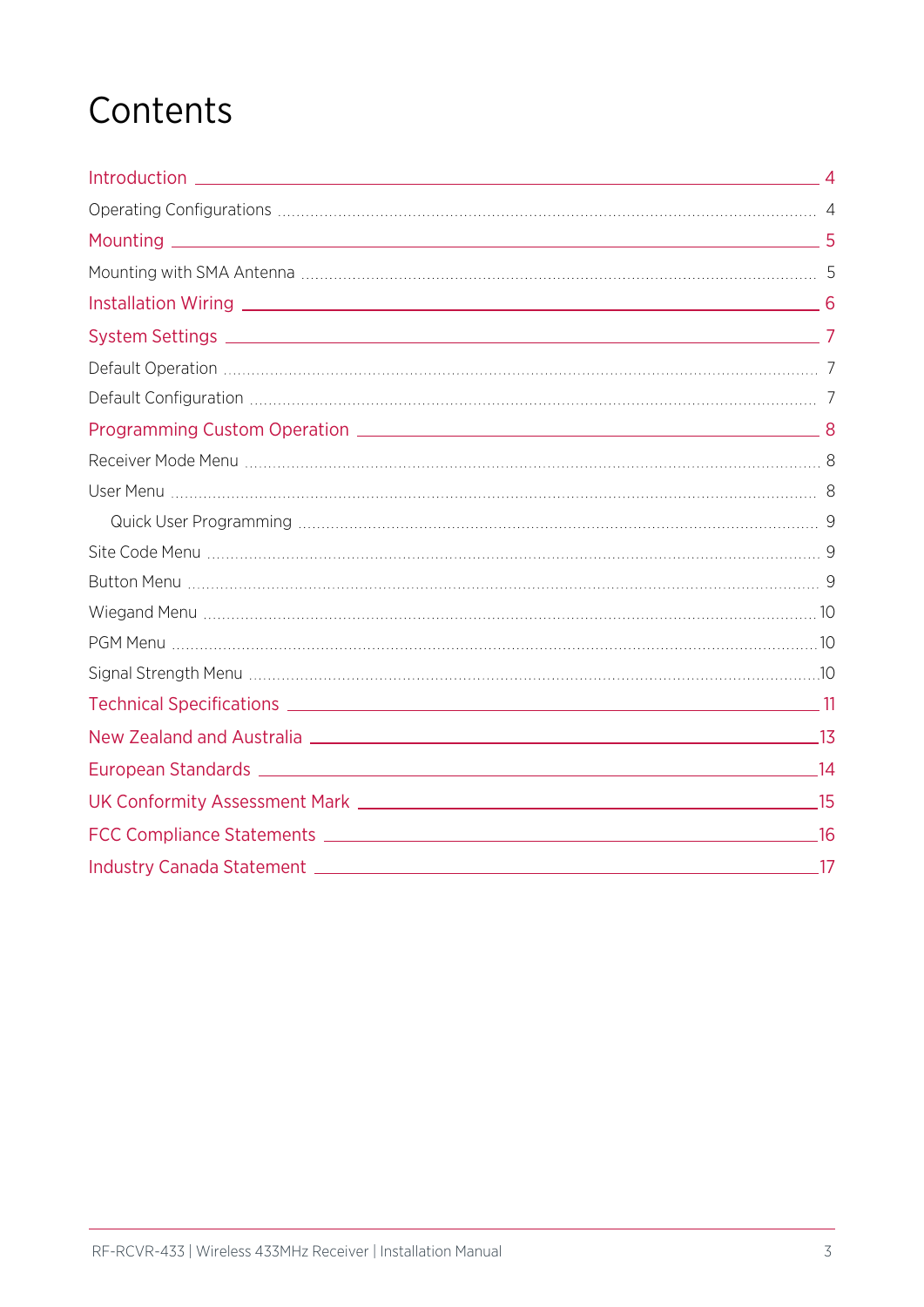# <span id="page-3-0"></span>Introduction

The Wireless 433MHz Receiver provides a fast and simple integration of ICT 4 and 2 button remote transmitters into any alarm or access control system. The standalone functionality allows for easy, secure operation of gates and other access areas where convenience is required.

Features of the wireless receiver include:

- 3 operating configurations: Wiegand, RS-232 and standalone
- ⦁ 600 user (Transmitter ID) capacity in standalone configuration
- ⦁ Unlimited user capacity in Wiegand pass through configuration
- ⦁ Programmable reception sensitivity for each channel
- ⦁ 4 open collector programmable outputs
- <span id="page-3-1"></span>● 1 Form C relay output

## Operating Configurations

The wireless receiver has a number of operating configurations, allowing integration with ICT and third-party systems or standalone operation.

- Wiegand pass through: When a button is pressed on a wireless transmitter, the receiver passes the data through to a connected control panel in standard Wiegand format. The control panel determines whether the user has access, and if so unlocks the door. This allows access control of up to two doors. The relay output on the wireless receiver can be wired to an input on the control panel, allowing users to trigger a panic alarm.
- RS-232 pass through: As above, but the data is transmitted over an RS-232 connection instead of Wiegand.
- Standalone: When a button is pressed on the wireless transmitter, the receiver determines whether the user has access. This can be based on the site code of the remote, a range of transmitter IDs, or specifically programmed transmitter IDs. If access is permitted, the receiver activates the relay to unlock the door. This option is particularly useful when the door is situated a long distance from the main control equipment, such as a carpark gate.

In any configuration, spare Wiegand outputs which are not used for communication can be used as open collector outputs. For example, the receiver may sound a buzzer and activate a green light when the door is unlocked. Alternatively, outputs may be connected to the inputs of another system to provide further detection or automation functions, such as a 'man down' switch or panic button.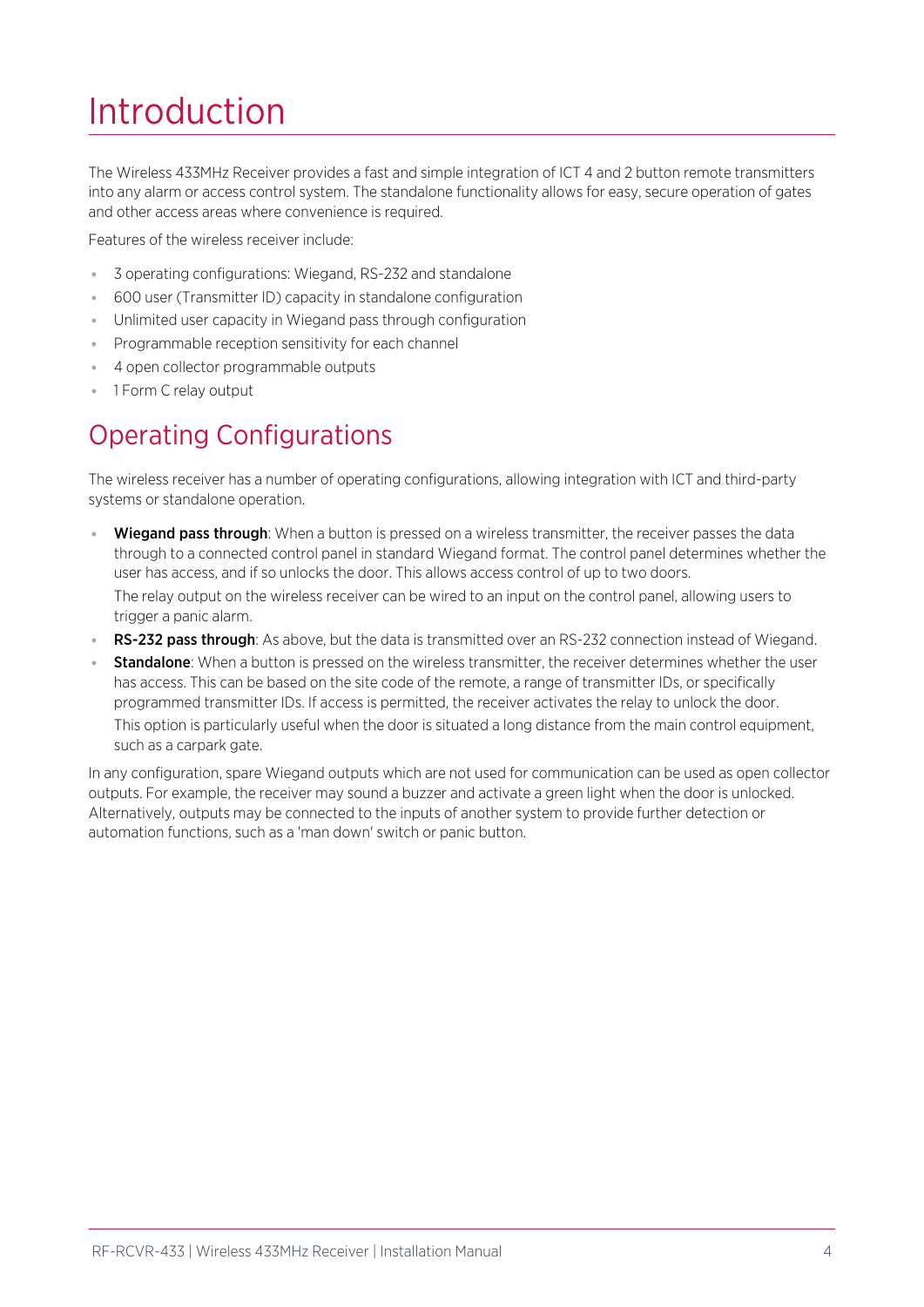# <span id="page-4-0"></span>Mounting

When using the whip wire antenna which comes supplied with the wireless receiver, it must be connected to the antenna (AT) port as shown below.

The wireless receiver must be mounted so that the antenna is vertical. If you are mounting the board on its side (as shown in mounting option 2), turn the antenna 180 degrees so it is pointing up.

Ensure that the module is not mounted within or behind any metal barriers, which can block the RF signal.



## <span id="page-4-1"></span>Mounting with SMA Antenna

When using the optional SMA antenna accessory, connect it to the SMA connector on the receiver unit and run the cable to a suitable location. The SMA antenna has a magnetic base for ease of mounting. Alternatively, affix the provided bracket to a wall with appropriate screws.

Ensure that the antenna is not mounted within or behind any metal barriers, which can block the RF signal.

Connect only one antenna. When using the SMA antenna do not connect the supplied whip wire antenna.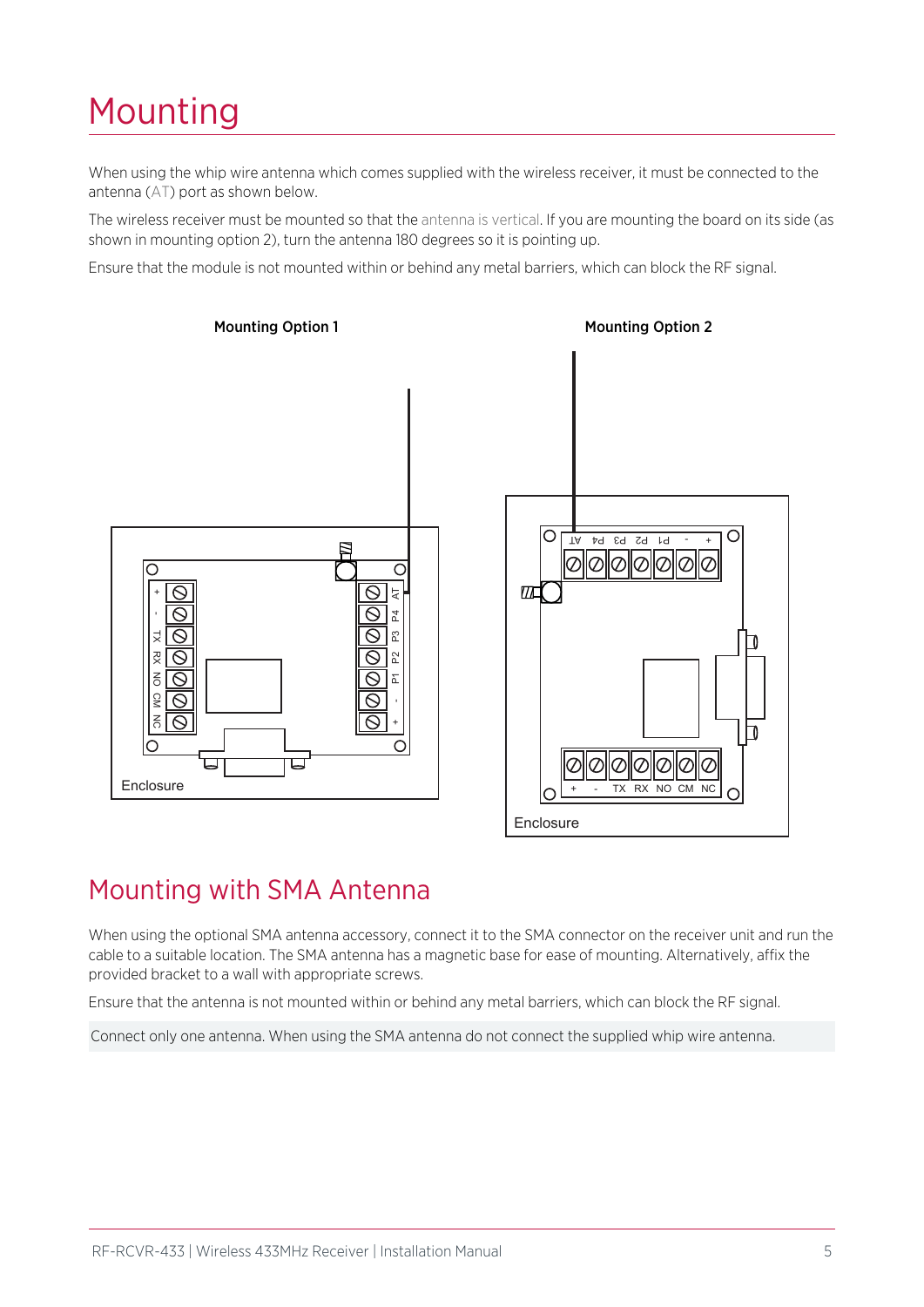## <span id="page-5-0"></span>Installation Wiring



#### Output and Antenna Connection Wiring

When used as open collector outputs, the P1-P4 outputs will drive a 50mA load to ground.

#### Power and Relay Output Connection Wiring

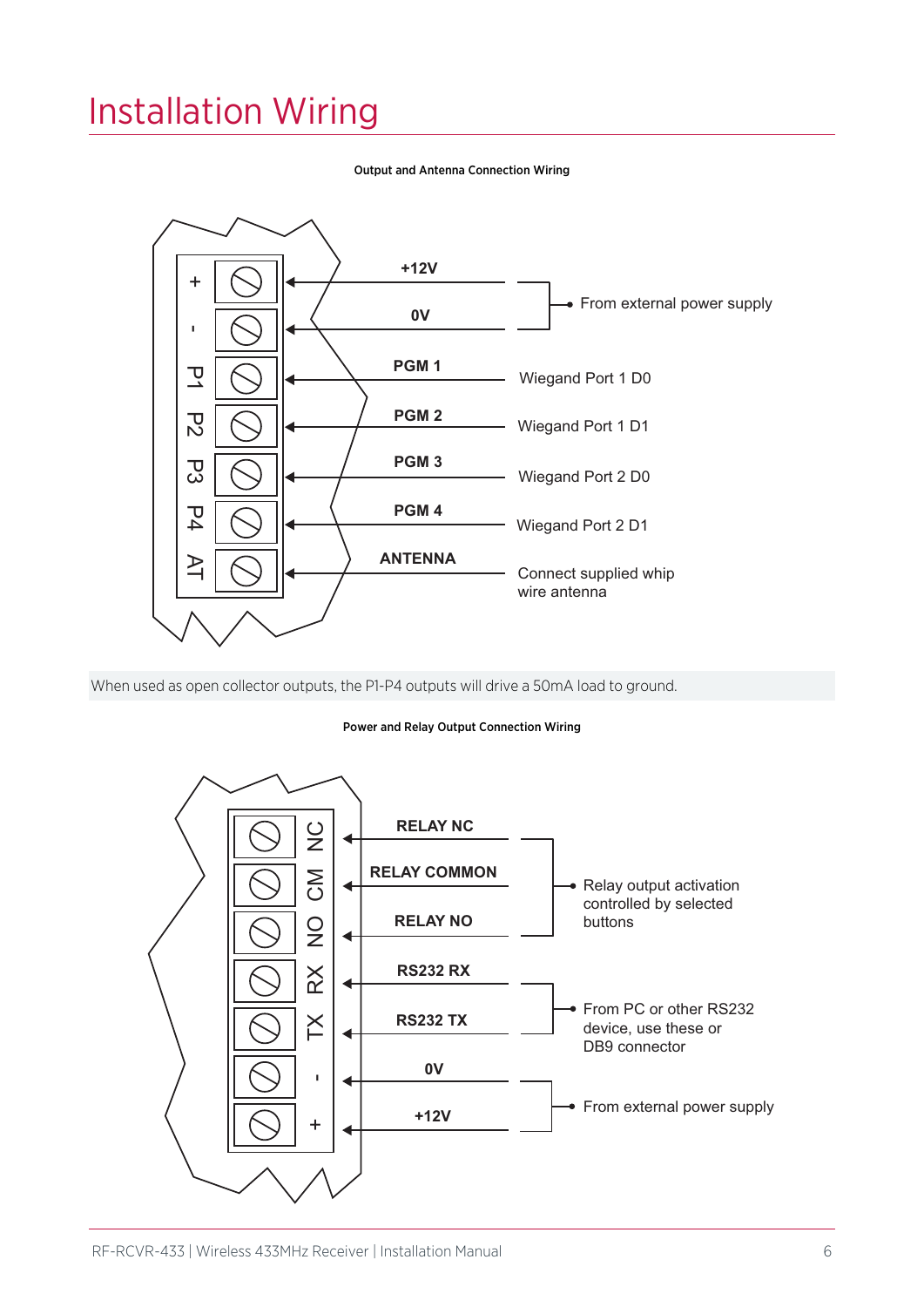# <span id="page-6-0"></span>System Settings

## <span id="page-6-1"></span>Default Operation

The wireless receiver is pre-programmed to work with most access control systems out of the box, using Wiegand pass through configuration. The factory defaults will provide the following functionality:

- ⦁ All ICT wireless transmitter signals received will be passed through Wiegand Port 1, with the same site code and a unique user code for each button.
- The relay will activate for 2 seconds when button 4 is pressed.

To immediately use this functionality:

- Connect **Wiegand Port 1** as shown in the Installation Wiring section (see [previous](#page-5-0) page).
- Optionally, connect the **Relay NO** to a digital input and the **Relay CM** to your system's input common, for use as a panic/pendant alarm on button 4.
- <span id="page-6-2"></span>⦁ The receiver will pass a unique standard 26 bit Wiegand code to your access control system for each remote button. Use these to control doors or other functions.

## Default Configuration

The default programmed settings are indicated in the table below:

| Option                            | <b>Setting</b>     |  |
|-----------------------------------|--------------------|--|
| Default Receiver Mode             | ICT Pass Through   |  |
| RS-232 Default Settings           |                    |  |
| <b>Baud Rate</b>                  | 9600               |  |
| Data Bits                         | 8                  |  |
| Parity                            | None               |  |
| Stop Bits                         | 1                  |  |
| Flow Control                      | None               |  |
| <b>Wiegand Default Settings</b>   |                    |  |
| Wiegand Port 1                    | 26 Bit Unique User |  |
| Wiegand Port 2                    | 26 Bit Unique User |  |
| <b>Button Default Settings</b>    |                    |  |
| Button 1                          | Wiegand Port 1     |  |
| Button 2                          | Wiegand Port 1     |  |
| Button 3                          | Wiegand Port 1     |  |
| Button 4                          | Relay              |  |
| Button 5-10 (button combinations) | None               |  |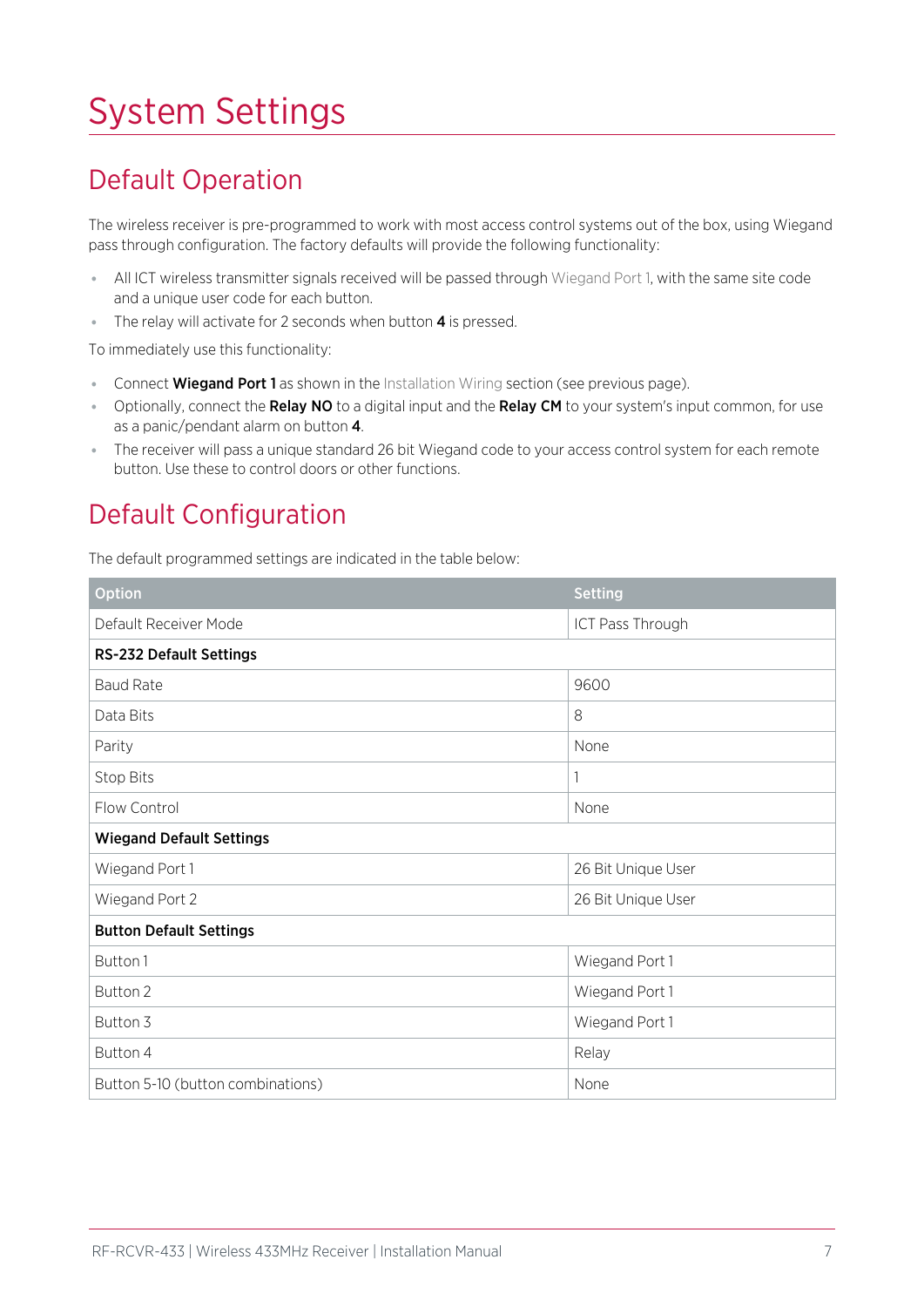## <span id="page-7-0"></span>Programming Custom Operation

To customize the operation of a wireless receiver unit to match your requirements:

- ⦁ Connect a terminal program such as HyperTerminal with the RS-232 settings shown above.
- <span id="page-7-1"></span>■ Press **Esc** to display the main programming menu.

## Receiver Mode Menu

To enter the mode menu, type the shortcut: Esc, E, Enter

Type 1, Enter to toggle between the following receiver modes:

- **ICT Pass Through Mode (default mode)**: This setting allows the receiver to pass credential data over the Wiegand or RS-232 ports. The receiver will accept and pass on button presses from all ICT wireless transmitter devices.
- Custom Site Code Mode: The receiver will operate in standalone configuration. It will only accept button presses from ICT wireless transmitter devices that match a fixed site code. This can be programmed in the Site Code menu.
- Individual User Mode: The receiver will operate in standalone configuration. Only button presses from specifically programmed transmitters are accepted. Users can be programmed in the User Programming menu, or by reading remotes (quick user programming).

### <span id="page-7-2"></span>User Menu

This menu is only available when the receiver mode is set to Individual User Mode.

To enter the user menu, type the shortcut: Esc, F, Enter

The wireless receiver can store up to 600 individual Transmitter ID numbers for standalone use.

#### Adding/Editing Users

- 1. Type 1, Enter to add or edit a user.
- 2. To add a new user, type an unused user number (from 1-600). To edit an existing user, type the user number for that user then press **Enter**.
- 3. To assign a transmitter to the user, press any button on the transmitter or type in the Transmitter ID.

To delete a user, type **0** instead of a Transmitter ID.

- 4. Press **Enter** to save your settings.
- 5. Enter the next user number, or press **Esc** to stop programming.

The module will not display previously programmed user numbers. It is recommended that you make a record of these when programming.

#### Configuring Range Mode

The wireless receiver also has a range mode, which restricts the receiver to accept only Transmitter IDs within a specified range. This allows you to quickly define which transmitters will be accepted by the module in standalone configuration, without programming all of the individual users.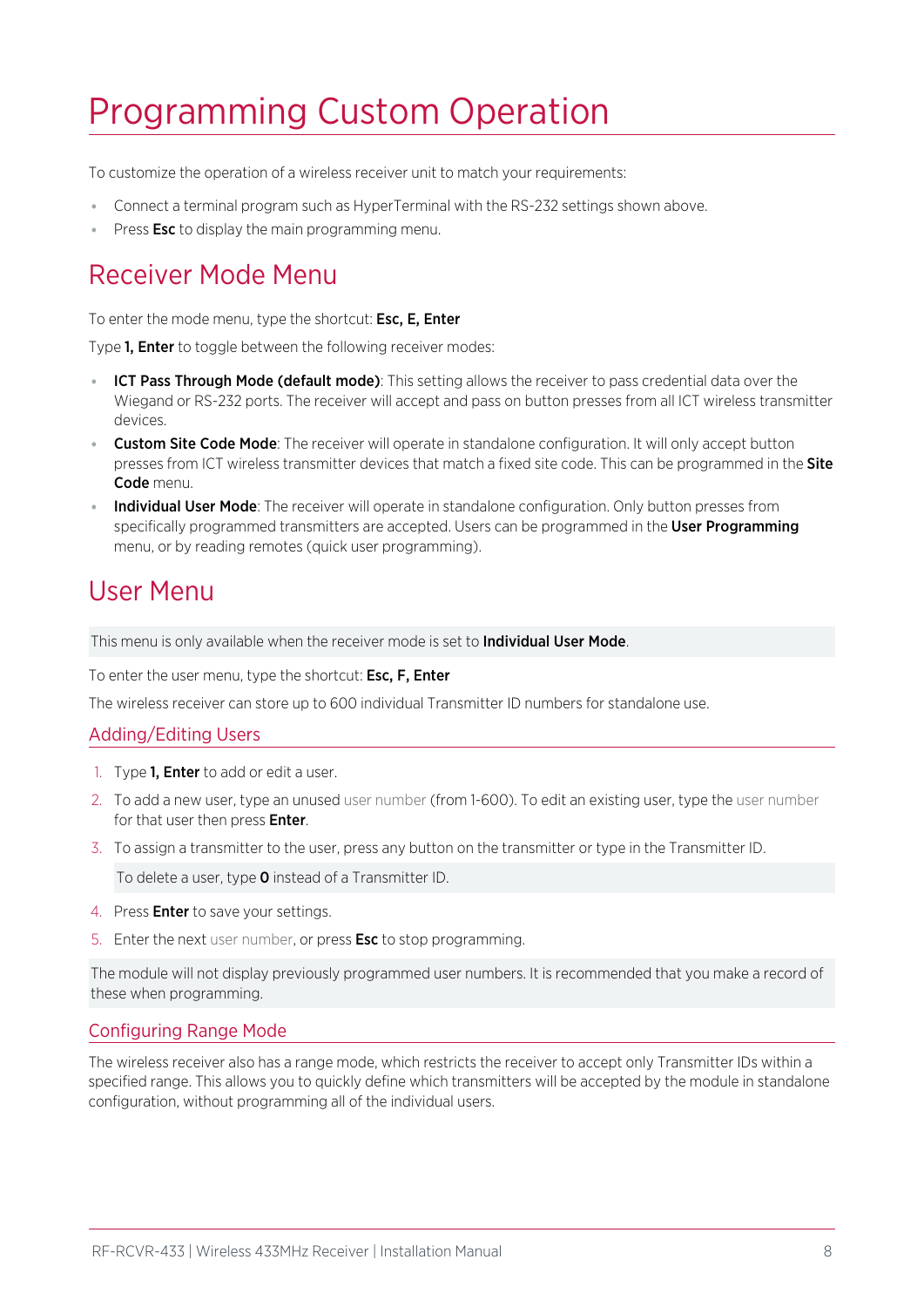To program range mode:

1. Type 2 then **Enter** to enable range mode.

Range mode is disabled by default. When it is enabled the message Range Mode: On will appear at the top of the user menu.

- 2. User 1 is the start user, i.e. the lower bound of the range. To program the start user:
	- Type **1, Enter** to edit a user.
	- Type 1, Enter to select user 1.
	- Assign the lowest Transmitter ID in the range to this user (by pressing a button on the transmitter, or typing in the Transmitter ID).
	- Pres Enter.
- 3. User 2 is the end user, i.e. the upper bound of the range. To program the end user:
	- Type 1, Enter to edit a user.
	- Type 2, Enter to select user 2.
	- Assign the highest Transmitter ID in the range to this user (by pressing a button on the transmitter, or typing in the Transmitter ID).
	- Press Enter.

### <span id="page-8-0"></span>Quick User Programming

This feature is only available when the receiver mode is set to **Individual User Mode**.

To add new remotes:

- 1. Hold down the PRG button (on the bottom right hand side of the unit)
- 2. Press any button on the new transmitter, and check that the RF light flashes when doing so.
- <span id="page-8-1"></span>3. The user has now been added at the next available slot in the user list.

### Site Code Menu

This menu is only available when the receiver mode is set to Custom Site Code Mode.

To enter the site code menu, type the shortcut: Esc, F, Enter

In this mode the wireless receiver will accept all transmitters with the programmed site code.

#### Adding/Editing the Site Code

- 1. Type **1, Enter** to edit the site code.
- 2. Type the new site code then press **Enter**.
- <span id="page-8-2"></span>3. Press Esc to finish programming.

### Button Menu

To enter the button menu, type the shortcut: Esc, D, Enter

For each button or combination of buttons, type the button number and press **Enter** to select from:

- **Off:** Pressing the button has no effect.
- $\bullet$  Wiegand Port 1 (P1/P2): Send credential data on Wiegand port 1 (P1 and P2).
- Wiegand Port 2 (P3/P4): Send credential data on Wiegand port 2 (P3 and P4).
- Relay: Activate the relay output for 2 seconds.
- $\cdot$  P1 / P2 / P3 / P4: Activate the selected programmable output for 2 seconds.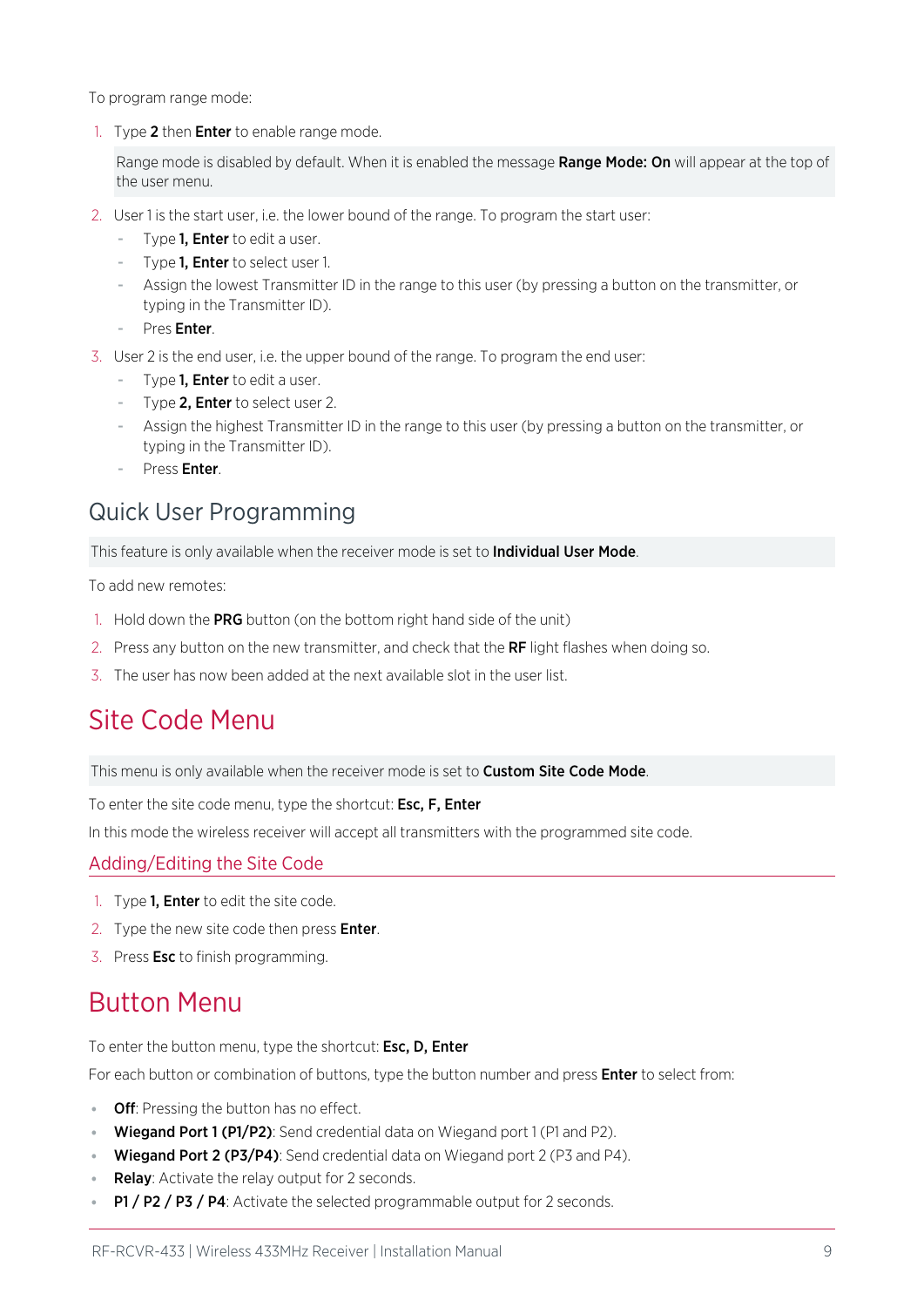## <span id="page-9-0"></span>Wiegand Menu

To enter the Wiegand menu, type the shortcut: Esc, B, Enter

The wireless receiver can output standard 26 or 34 bit Wiegand. Select a port by typing 1 or 2, then press Enter to toggle between the following options:

- 26 Bit: Standard 26 bit Wiegand format. Each button on the remote will use the same code.
- 26 Bit Unique User: Standard 26 bit Wiegand format. The buttons on the remote will use the same site code but different card numbers, so that each button has a unique 26 bit code.
- 34 Bit: Standard 34 bit Wiegand format. Each button on the remote will use the same code.
- 34 Bit Unique User: Standard 34 bit Wiegand format. The buttons on the remote will use the same site code but different card numbers, so that each button has a unique 34 bit code.

The 'Unique User' operation multiplies the remote's encoded card number by 16 and then adds 1 for each button. For example, a 4-button remote with card number 10 would have output card numbers of 161, 162, 163 and 164. Therefore, the maximum encoded card number should not exceed 4095.

<span id="page-9-1"></span>If this number is exceeded the output card number for each button will be truncated, which may cause duplicate codes.

## PGM Menu

To enter the PGM menu, type the shortcut: Esc, C, Enter

The auxiliary outputs (P1, P2, P3, P4) and relay output can be programmed to change state based on receiving a button press from a transmitter.

Type the number corresponding to the output to be changed and press **Enter**, which will toggle the state between the following three options:

- **Off:** The output will remain disabled.
- **Off, pulse On at valid Receive**: The output is normally off, and is pulsed on for 2 seconds.
- <span id="page-9-2"></span>• On, pulse Off at valid Receive: The output is normally on, and is pulsed off for 2 seconds.

## Signal Strength Menu

To enter the signal strength menu, type the shortcut: Esc, G, Enter

The reception range can be limited for each button, ideal for situations where multiple buttons operate different doors on a site.

- 1. To determine the required signal strength, stand just outside of the desired range and press the button on the transmitter.
- 2. Note the RSSI number displayed on the terminal output. This is a good starting point for the minimum signal strength.
- 3. In the signal strength menu, type in the button number and press **Enter**.
- 4. Type the minimum signal strength noted above and press **Enter**.
- 5. Confirm that the button operates correctly in the desired area. Adjust the minimum signal strength as required.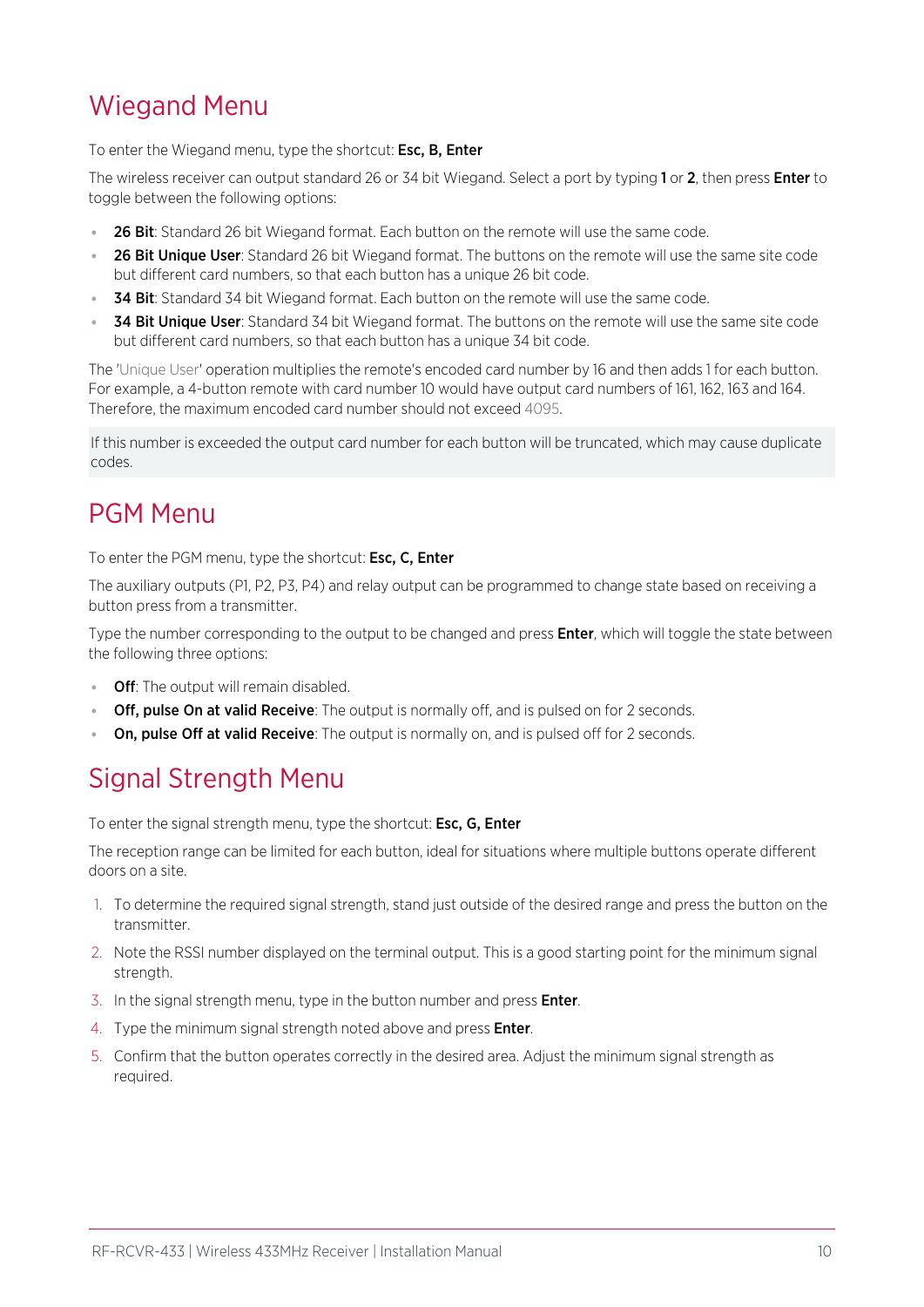# <span id="page-10-0"></span>Technical Specifications

The following specifications are important and vital to the correct operation of this product. Failure to adhere to the specifications will result in any warranty or guarantee that was provided becoming null and void.

| <b>Ordering Information</b>     |                                                               |
|---------------------------------|---------------------------------------------------------------|
| RF-RCVR-433                     | Wireless 433MHz Receiver                                      |
| RF-RCVR-433-ANT                 | <b>SMA Antenna Accessory</b>                                  |
| <b>Power Supply</b>             |                                                               |
| Operating Voltage               | 12VDC                                                         |
| Operating Current               | 55mA                                                          |
| Receiver                        |                                                               |
| Receiver Type                   | Synthesized PLL                                               |
| Demodulation                    | AM/ASK                                                        |
| Frequency                       | 433.92MHz                                                     |
| Sensitivity                     | $-121dBm$                                                     |
| <b>Output Code Combinations</b> | 10                                                            |
| Modulation                      | AM/ASK                                                        |
| Rated ERP                       | 58-100mW                                                      |
| Range in Free Space             | 100-200m (328-656ft)                                          |
| <b>Outputs</b>                  |                                                               |
| Programmable Outputs            | 4 (50mA Max) Open Collector                                   |
| Relay Outputs                   | 1 Form C Relay - 7A N.O/N.C. at 30 VAC/DC resistive/inductive |
| <b>Dimensions</b>               |                                                               |
| Dimensions (L x W x H)          | 78 x 58 x 25mm (3.1 x 2.3 x 0.98")                            |
| Net Weight                      | 70g (2.5oz)                                                   |
| Gross Weight                    | 100g (3.5oz)                                                  |
| SMA Antenna Length              | 3.21m (10.5') total length, 3.05m (10.0') cable only          |
| SMA Antenna Net Weight          | 90g (3.2oz)                                                   |
| SMA Antenna Gross Weight        | 120g (4.2oz)                                                  |
| <b>Operating Conditions</b>     |                                                               |
| Operating Temperature           | $-20^{\circ} - 70^{\circ}$ C ( $-4^{\circ}$ -158°F)           |
| Humidity                        | 0%-85% (non condensing)                                       |

The wireless receiver is only compatible with ICT wireless transmitters (RF-REM2-433 and RF-REM4-433).

The size of conductor used for the supply of power to the unit should be adequate to prevent voltage drop at the terminals of no more than 5% of the rated supply voltage.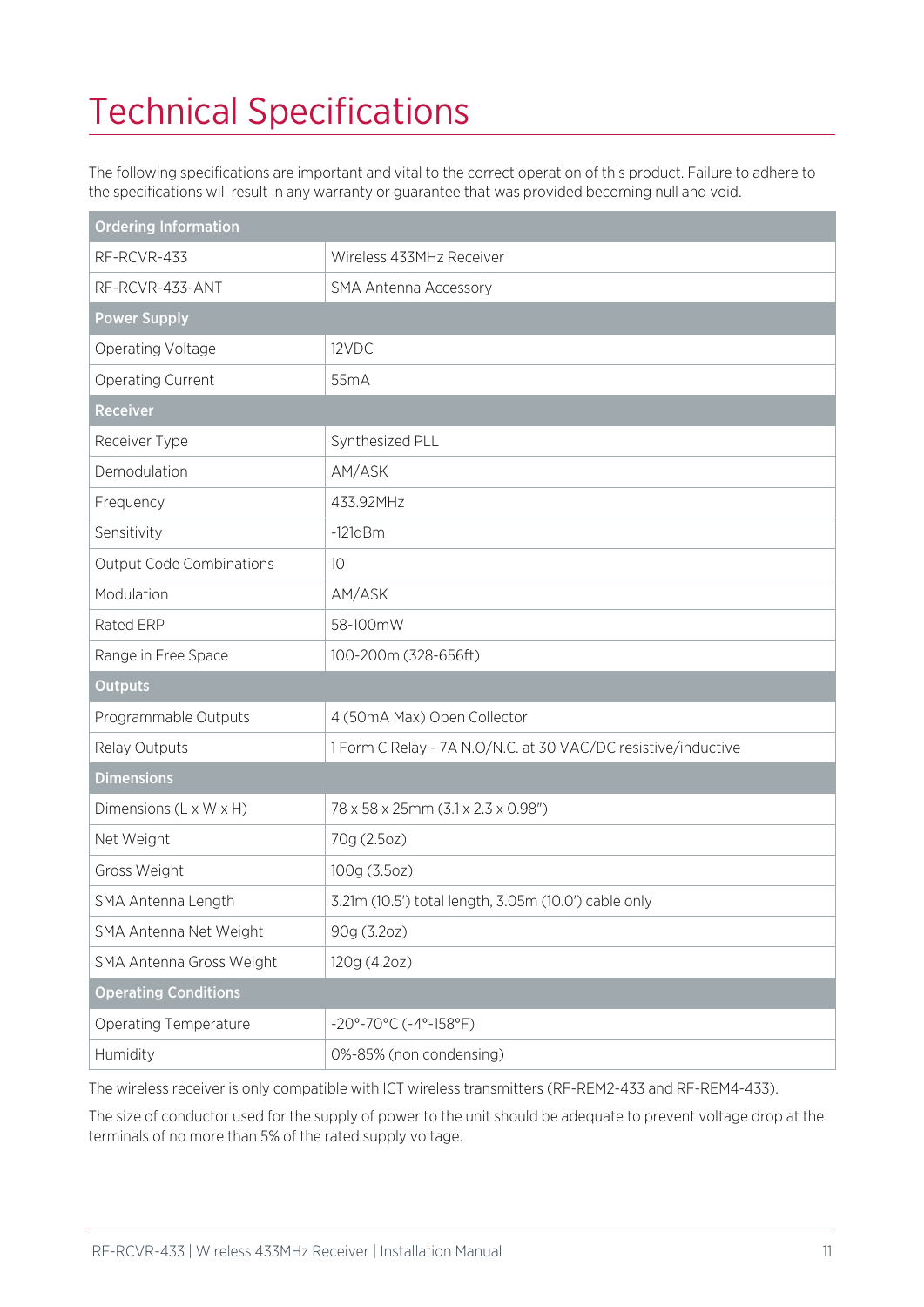Integrated Control Technology continually strives to increase the performance of its products. As a result these specifications may change without notice. We recommend consulting our website (www.ict.co) for the latest documentation and product information.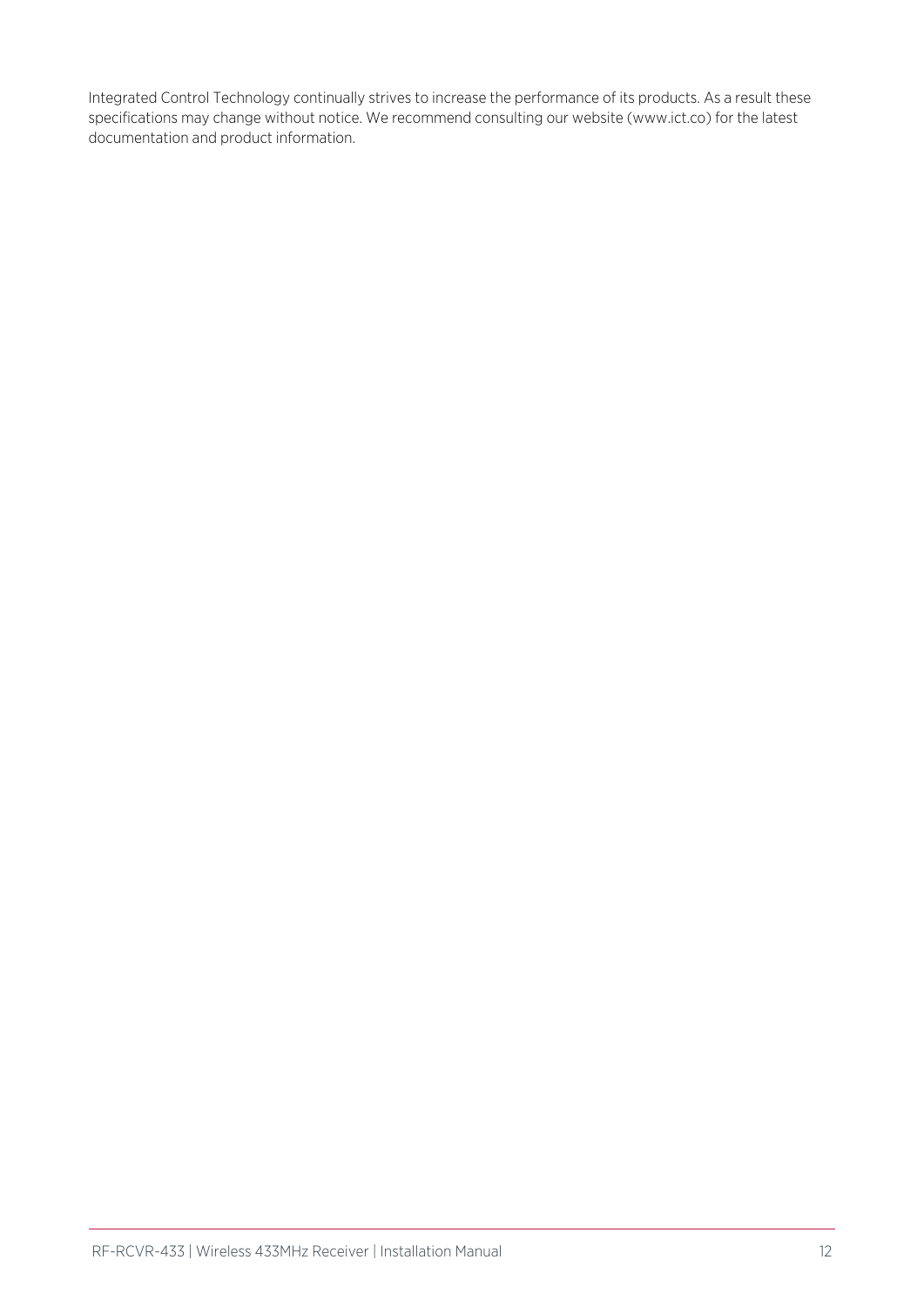# <span id="page-12-0"></span>New Zealand and Australia

#### Intentional Transmitter Product Statement

The R-NZ compliance label indicates that the supplier of the device asserts that it complies with all applicable standards.

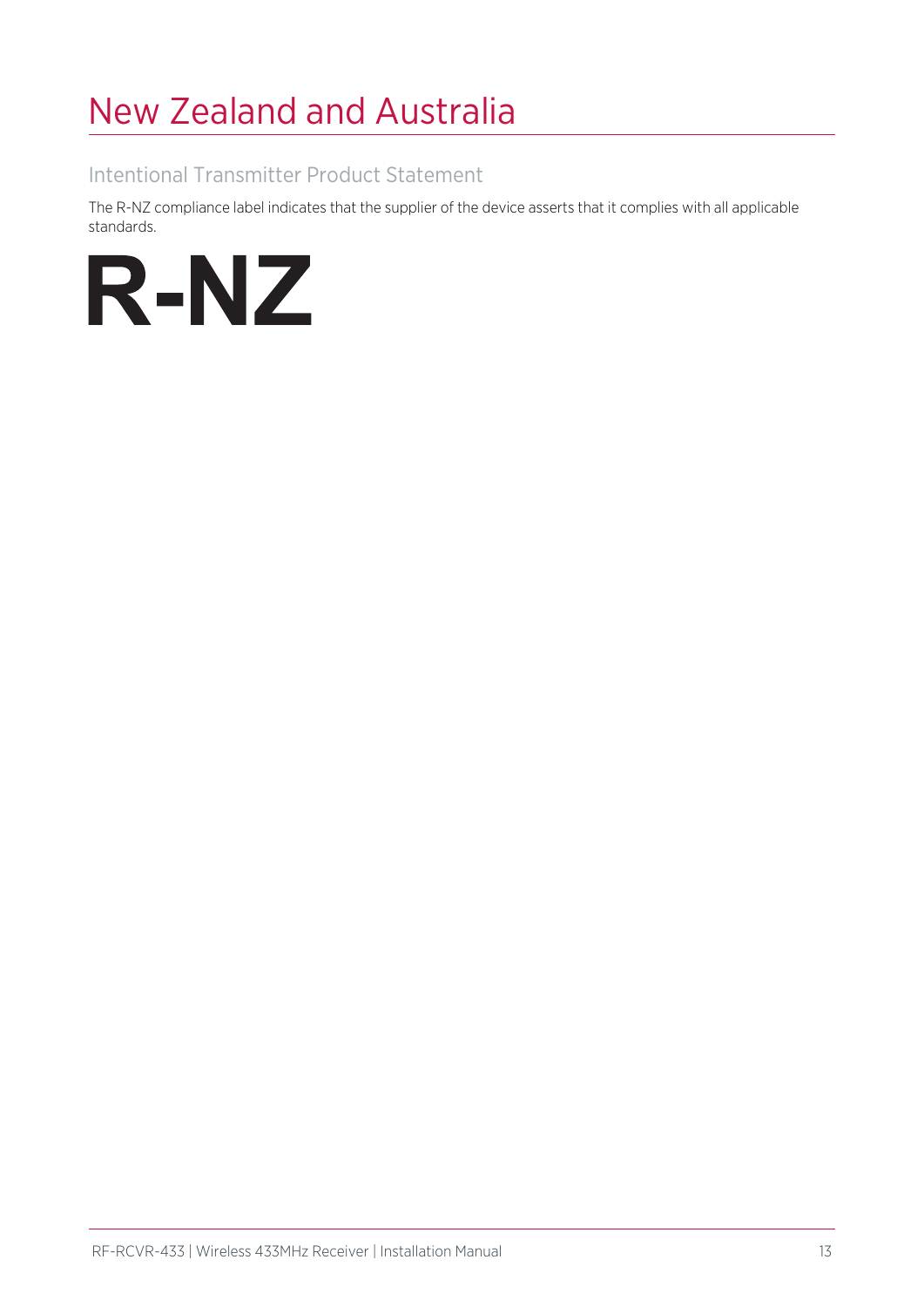## <span id="page-13-0"></span>European Standards

## CE Statement CE

Conforms where applicable to European Union (EU) Low Voltage Directive (LVD) 2014/35/EU, Electromagnetic Compatibility (EMC) Directive 2014/30/EU, Radio Equipment Directive (RED)2014/53/EU and RoHS Recast (RoHS2) Directive: 2011/65/EU + Amendment Directive (EU) 2015/863.

This equipment complies with the rules, of the Official Journal of the European Union, for governing the Self Declaration of the CE Marking for the European Union as specified in the above directive(s).



#### Information on Disposal for Users of Waste Electrical & Electronic Equipment

This symbol on the product(s) and / or accompanying documents means that used electrical and electronic products should not be mixed with general household waste. For proper treatment, recovery and recycling, please take this product(s) to designated collection points where it will be accepted free of charge.

Alternatively, in some countries you may be able to return your products to your local retailer upon purchase of an equivalent new product.

Disposing of this product correctly will help save valuable resources and prevent any potential negative effects on human health and the environment, which could otherwise arise from inappropriate waste handling.

Please contact your local authority for further details of your nearest designated collection point.

Penalties may be applicable for incorrect disposal of this waste, in accordance with your national legislation.

#### For business users in the European Union

If you wish to discard electrical and electronic equipment, please contact your dealer or supplier for further information.

#### Information on Disposal in other Countries outside the European Union

This symbol is only valid in the European Union. If you wish to discard this product please contact your local authorities or dealer and ask for the correct method of disposal.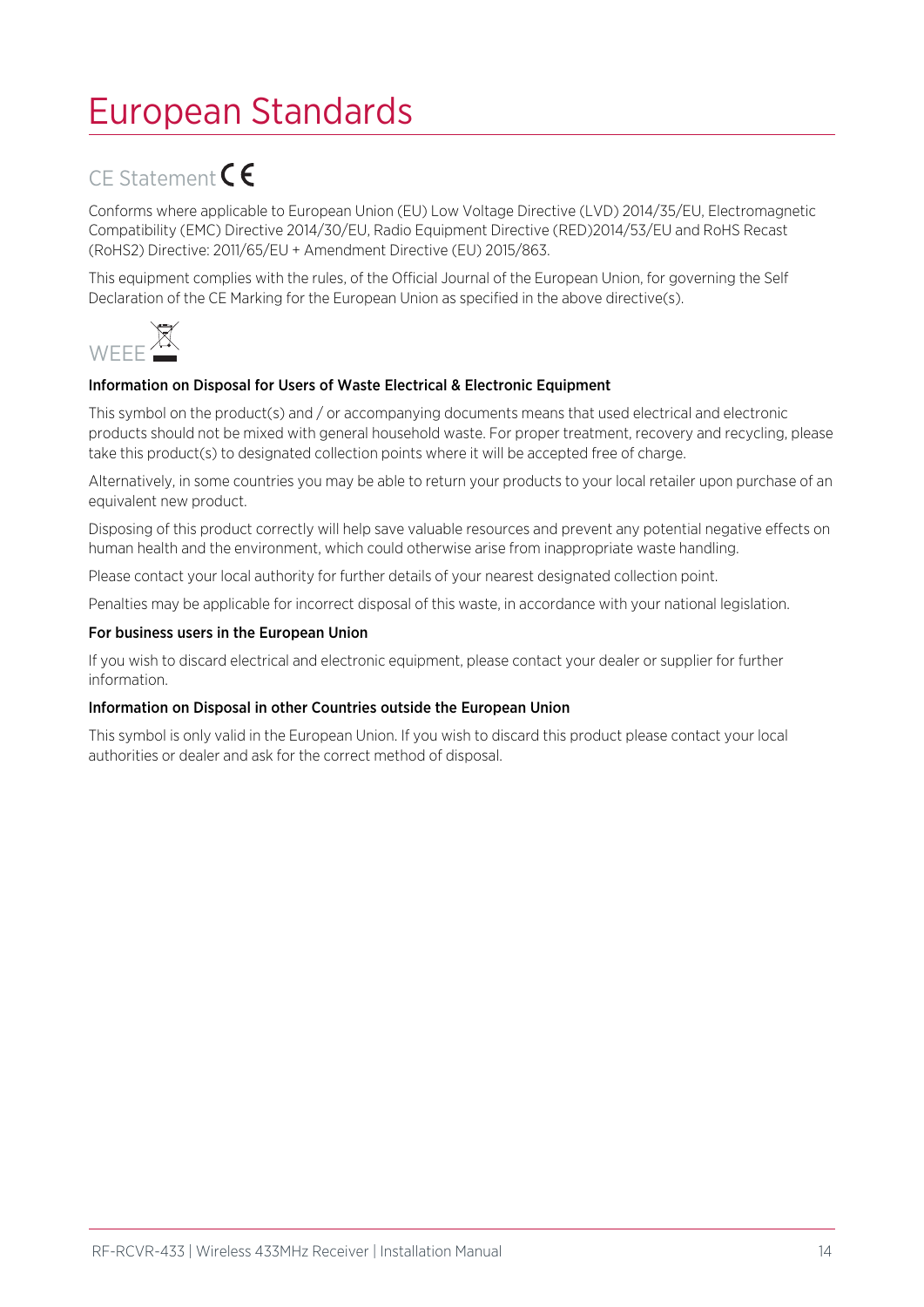# <span id="page-14-0"></span>UK Conformity Assessment Mark

#### General Product Statement

The UKCA Compliance Label indicates that the supplier of the device asserts that it complies with all applicable standards.

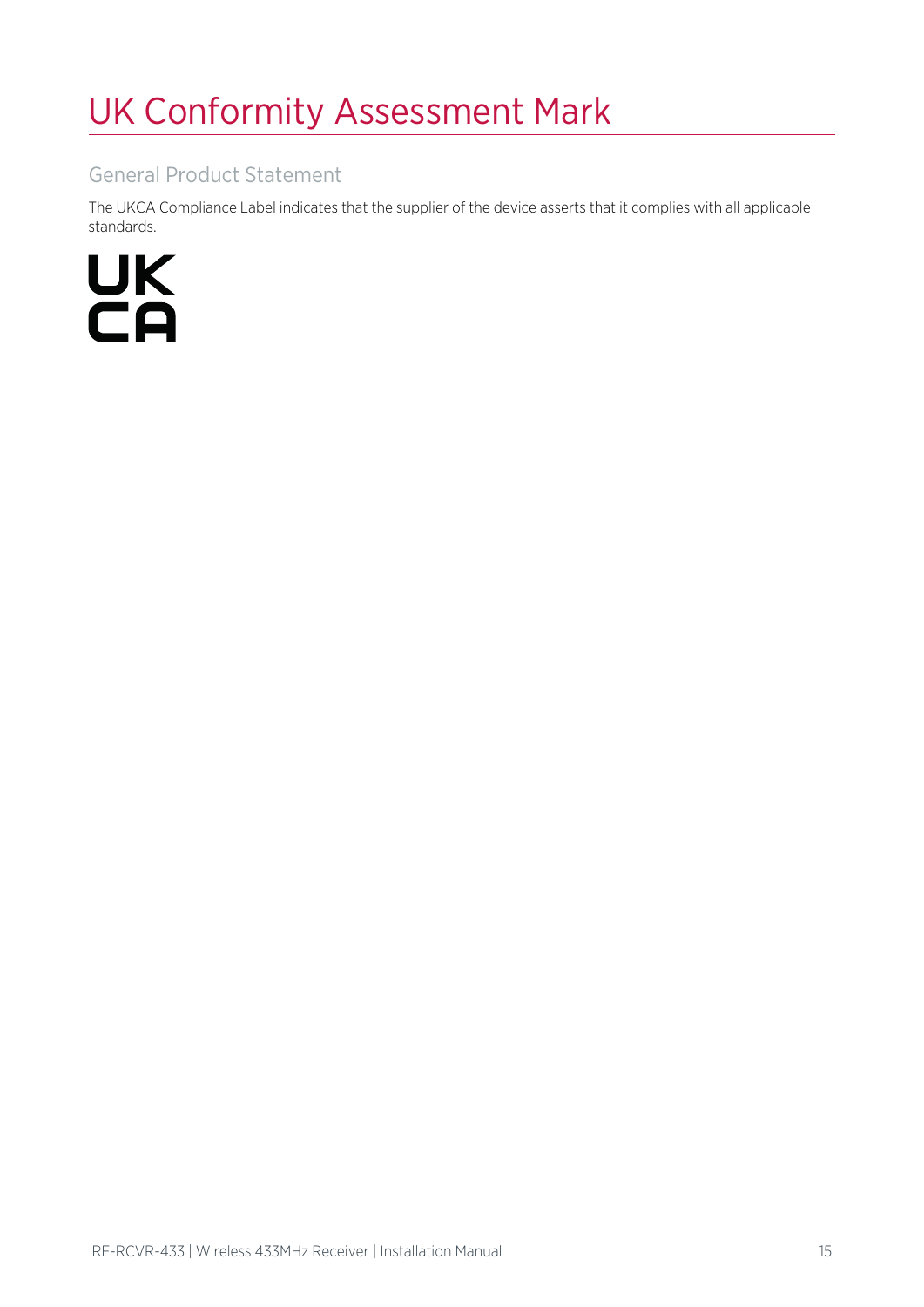# <span id="page-15-0"></span>FCC Compliance Statements

### FCC PART 15, WARNINGS: INFORMATION TO USER

This equipment complies with the limits for a Class A digital device, pursuant to Part 15 of the FCC Rules. These limits are designed to provide reasonable protection against harmful interference in a residential installation. This equipment generates, uses and can radiate radio frequency energy and, if not installed and used in accordance with the instructions, may cause harmful interference to radio communications. However, there is no guarantee that interference will not occur in a particular installation. If this equipment does cause harmful interference to radio or television reception, which can be determined by turning the equipment off and on, the user is encouraged to try to correct the interference by one or more of the following measures:

- ⦁ Re-orient the receiving antenna.
- ⦁ Increase the separation between the equipment and receiver.
- ⦁ Connect the equipment into an outlet on a circuit different from that to which the receiver is connected.
- ⦁ Changes or modifications not authorized by the party responsible for compliance could void the user's authority to operate this product.

This device complies with Part 15 of the FCC rules.

Operation is subject to the following two conditions:

- This device may not cause harmful interference.
- ⦁ This device must accept any interference received, including interference that may cause undesired operation.

NOTE: THE GRANTEE IS NOT RESPONSIBLE FOR ANY CHANGES OR MODIFICATIONS NOT EXPRESSLY APPROVED BY THE PARTY RESPONSIBLE FOR COMPLIANCE. SUCH MODIFICATIONS COULD VOID THE USER'S AUTHORITY TO OPERATE THE EQUIPMENT.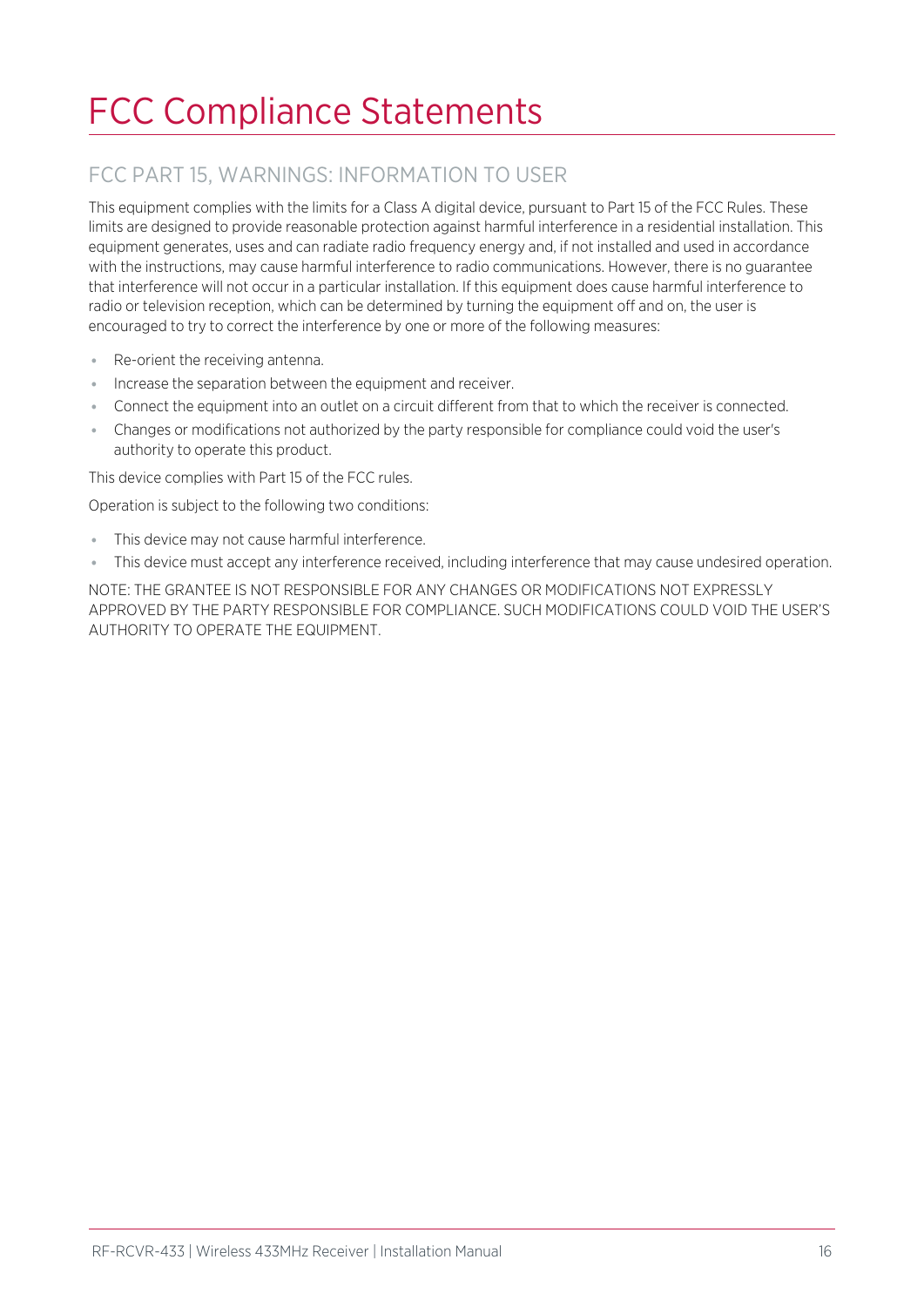## <span id="page-16-0"></span>Industry Canada Statement

This class A digital apparatus complies with Canadian ICES-003. Cet appareil numérique de la classe A est conforme à la norme NMB-003 du Canada.

CAN ICES-3 (A)/NMB-3(A)